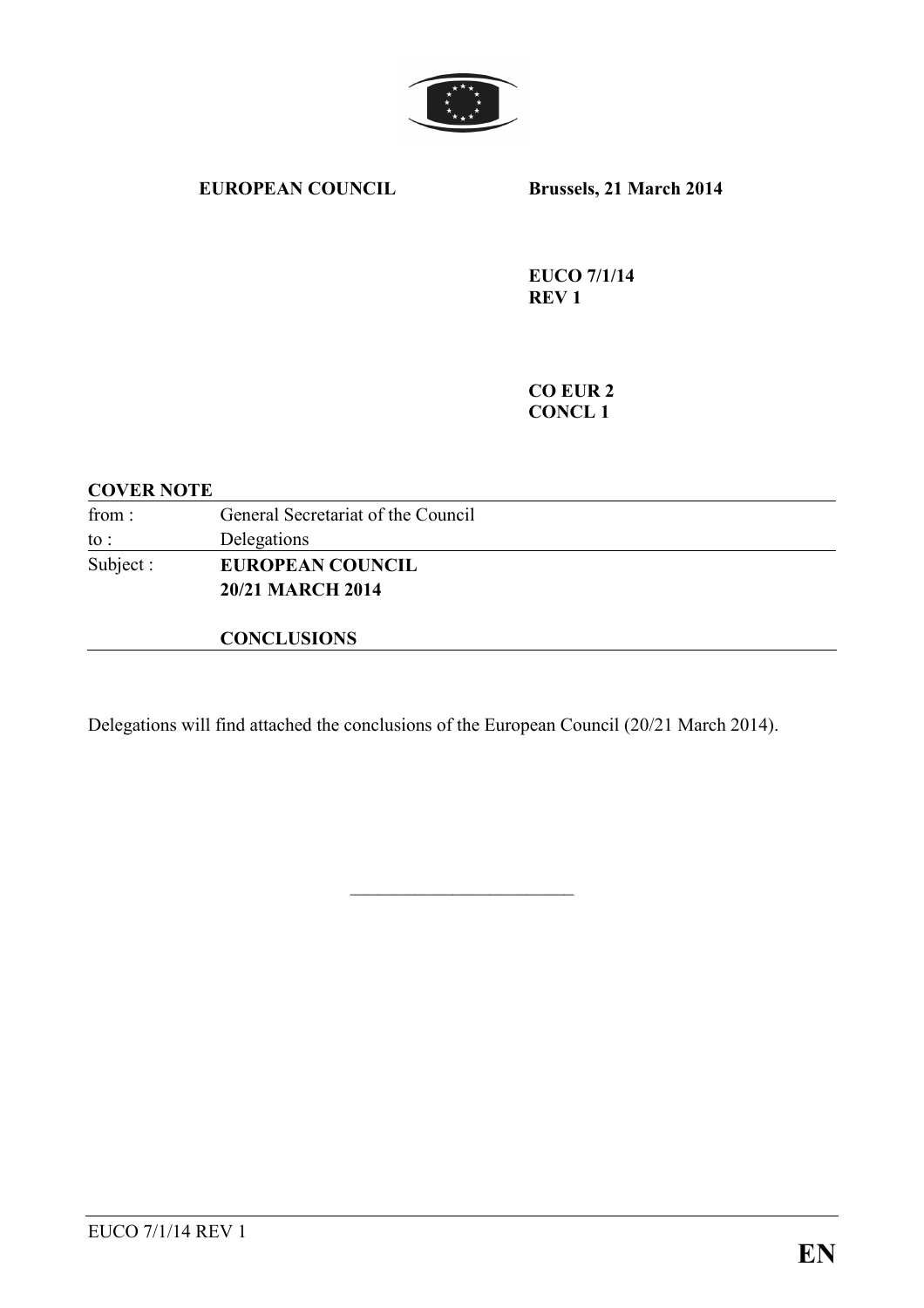*The European Council held an in depth discussion on the situation in Ukraine. It adopted a strong message of support to Ukraine and agreed on a number of concrete measures in that respect. The EU and its Member States signed the political provisions of the Association Agreement with Ukraine. The European Council strongly condemned the annexation of Crimea and Sevastopol to the Russian Federation and will not recognise it. In the absence of any steps towards de-escalation, the European Council decided on an extension of the visa ban and asset freeze and cancelled the next EU-Russia summit. While remaining open for dialogue, the European Council did not exclude additional and far reaching consequences for relations with Russia in case of any further steps by the Russian Federation to destabilise the situation in Ukraine and asked the Commission and the Member States to prepare possible targeted measures. It also decided to advance the signature of the Association Agreements with Georgia and Moldova.* 

*Europe is emerging from the financial and economic crisis. The European economy is recovering, after several years of limited or even negative growth. The recovery is expected to strengthen this year. The European Council had an exchange of views on the economic and social situation and outlook. It discussed in particular the most appropriate policy response for the short and medium term. It concluded the first phase of the European Semester and had a first discussion on the implementation of the Europe 2020 Strategy ahead of the mid-term review at the Spring 2015 European Council. It also focused on a stronger European industrial competitiveness as a driver for economic growth and jobs. It held a first policy debate on the framework for climate and energy in the period from 2020 to 2030 and agreed on the way forward. It underlined the important link between the Europe 2020 strategy, industrial competitiveness and climate and energy policies. The European Council hailed the agreement reached on the SRM regulation which will open the way to the completion of the Banking Union. This represents another crucial step towards a stronger and more resilient Economic and Monetary Union. Finally, it cleared the way for the adoption of the Directive on taxation of savings income.*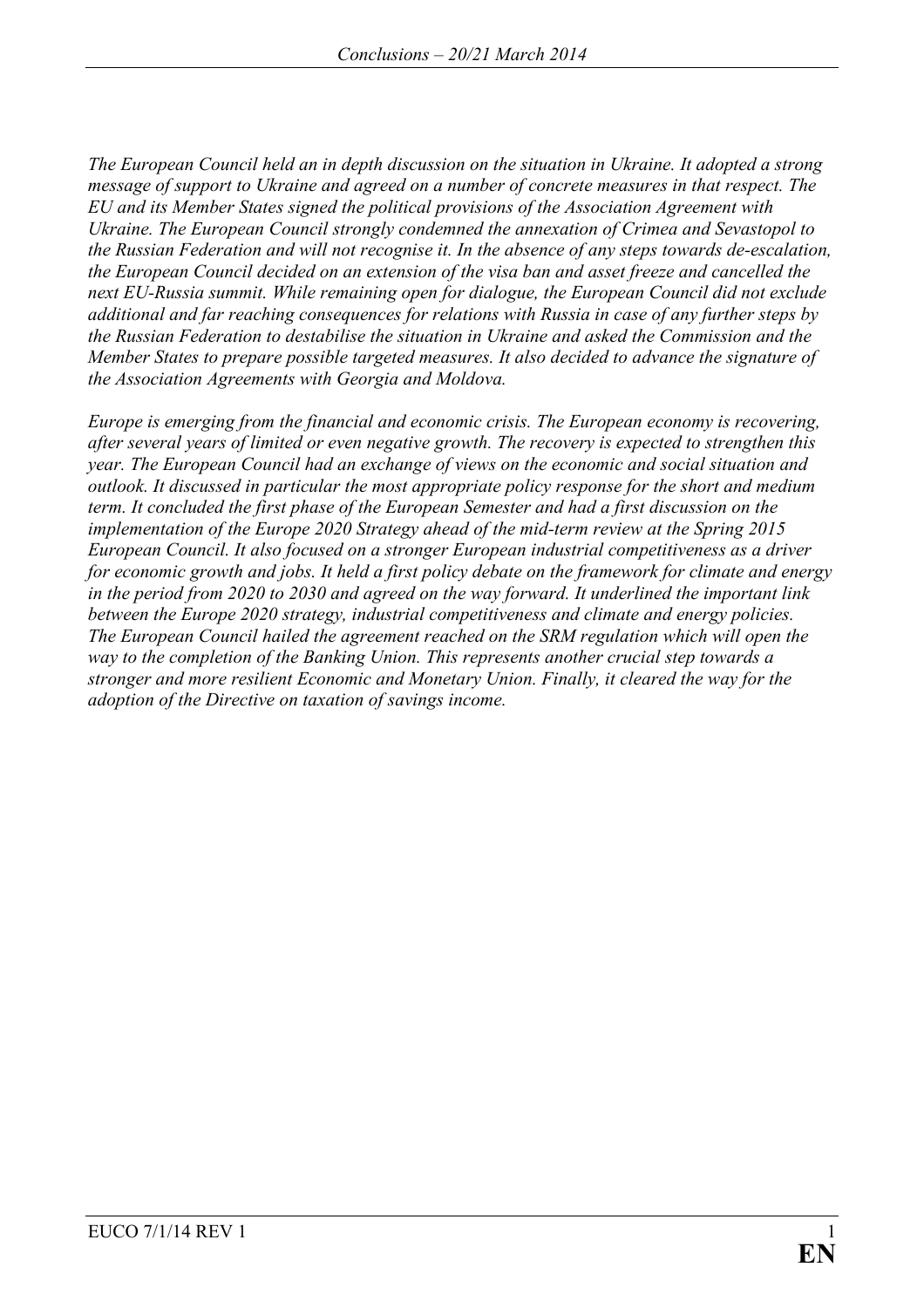### **I. GROWTH, COMPETITIVENESS AND JOBS**

## **A.** THE EUROPEAN SEMESTER

- 1. The European Council in December 2013 endorsed the five broad policy priorities for the European Union and its Member States set out in the 2014 Annual Growth Survey (AGS): pursuing differentiated, growth-friendly fiscal consolidation, restoring normal lending to the economy, promoting growth and competitiveness, tackling unemployment and the social consequences of the crisis, while modernising public administration. To steer the Council's discussions on the 2014 European Semester, the European Council put particular emphasis on policies enhancing competitiveness, supporting job creation and fighting unemployment, particularly youth unemployment, and on the follow-up to reforms to improve the functioning of labour markets. The National Reform Programmes and the Stability and Convergence Programmes should address the issues identified in last year's Country-Specific Recommendations and in the Commission's recent analysis in the context of the integrated surveillance of macroeconomic and fiscal imbalances, including its in-depth reviews and the Stability and Growth Pact, while taking full account of the discussions held in the Council in the framework of the European Semester.
- 2. The European Council assessed the implementation of the Europe 2020 Strategy on the basis of the Commission communication. Achieving the Strategy's goal of smart, sustainable and inclusive growth remains crucial. The crisis has slowed down progress towards the key goals of the Strategy and the long-term challenges affecting growth in Europe have not gone away. The European Council calls for stepping up efforts to reach the Europe 2020 targets and looks forward to the planned review of the EU 2020 Strategy in 2015.

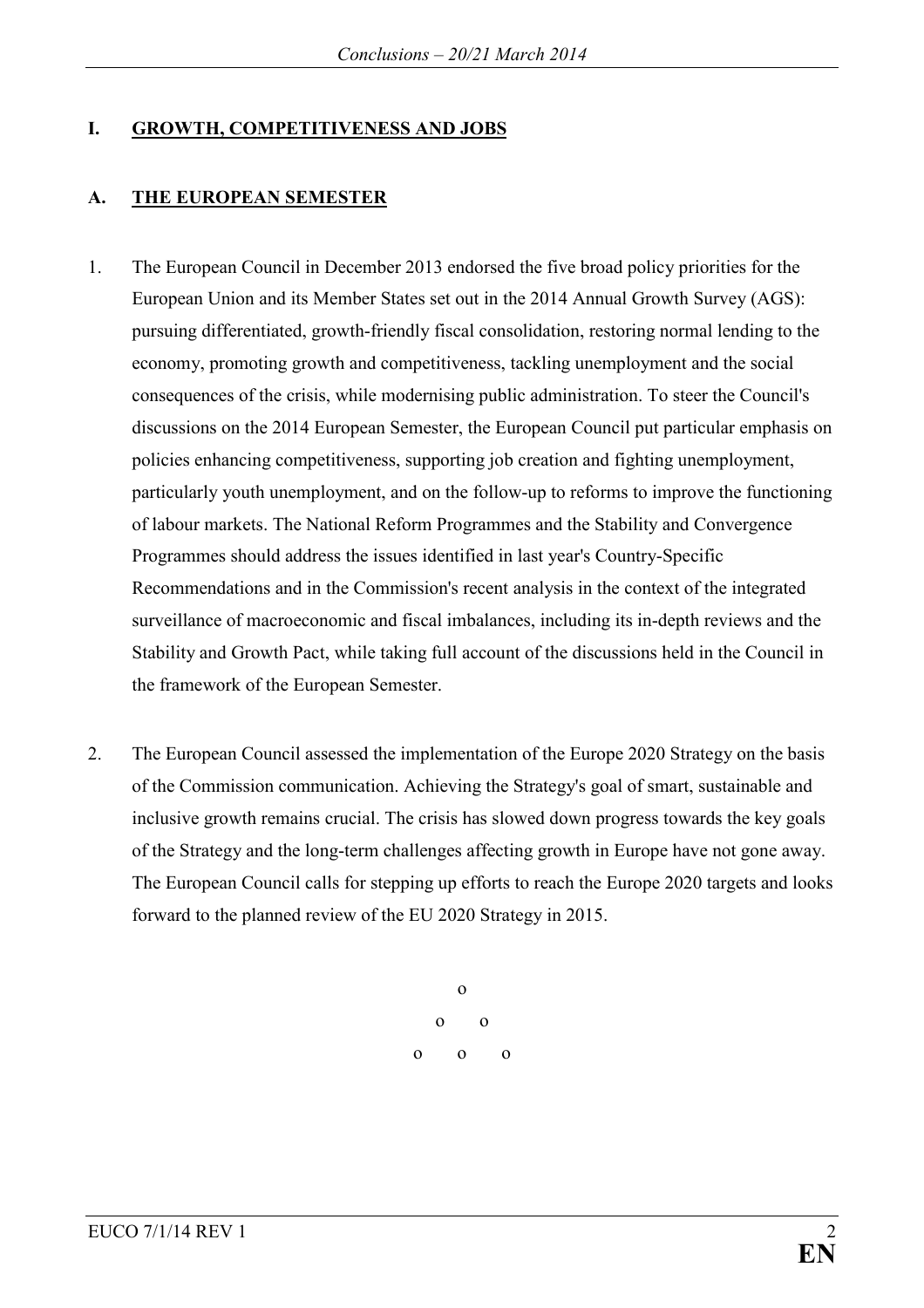- 3. The European Council congratulates the negotiators of the European Parliament and the Council on the agreement reached on the Single Resolution Mechanism Regulation. As was underlined at today's exchange of views between the President of the European Parliament and the European Council, this is a major achievement that will open the way to the completion of the Banking Union. It is important now to formally adopt the Regulation before the end of the current legislature. Together with the Intergovernmental Agreement on the Transfer and Mutualisation of Contributions to the Single Resolution Fund, this represents another crucial step towards a stronger and more resilient Economic and Monetary Union.
- 4. The European Council welcomes the Commission's report on the state of play of negotiations on savings taxation with European third countries (Switzerland, Liechtenstein, Monaco, Andorra and San Marino) and calls on those countries to commit fully to implementing the new single global standard for automatic exchange of information, developed by the OECD and endorsed by the G20, and to the early adopters initiative.

The European Council calls on the Commission to carry forth the negotiations with those countries swiftly with a view to concluding them by the end of the year, and invites the Commission to report on the state of play at its December meeting. If sufficient progress is not made, the Commission's report should explore possible options to ensure compliance with the new global standard.

In the light of this, the Council will adopt the Directive on taxation of savings income at its next March 2014 meeting.

The European Council invites the Council to ensure that, with the adoption of the Directive on Administrative Cooperation by the end of 2014, EU law is fully aligned with the new global standard.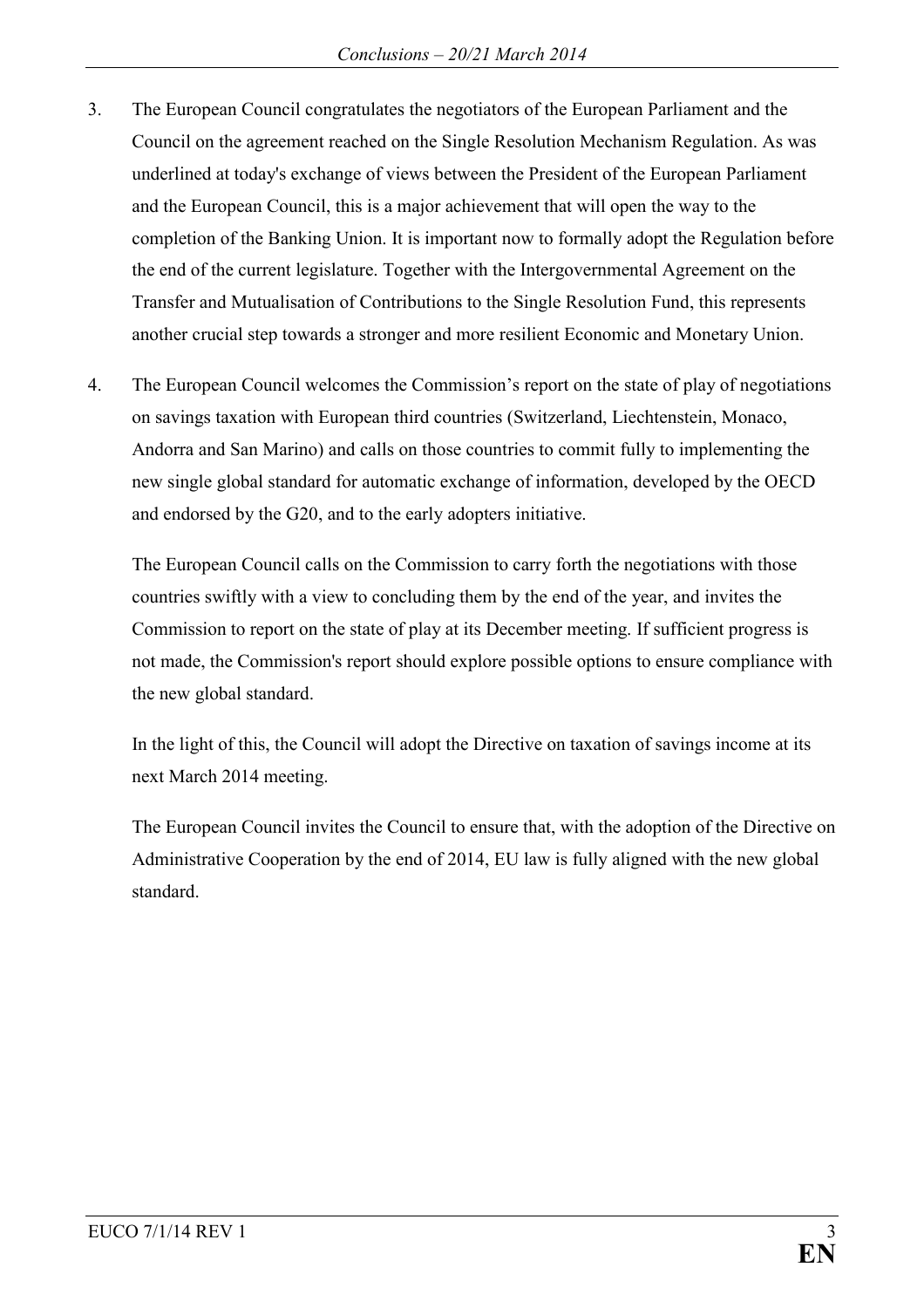### **B.** INDUSTRIAL COMPETITIVENESS AND POLICY

- 5. Europe needs a strong and competitive industrial base, in terms of both production and investment, as a key driver for economic growth and jobs. Competitiveness requires a stable, simple and predictable environment, including better regulation and in particular an ambitious REFIT programme. The overall framework at European and national levels must be made more conducive to investment and innovation and the reshoring of manufacturing jobs. The Commission communication "For a European Industrial Renaissance" provides important input in this respect; the Commission is invited to present a roadmap for taking work forward on this basis.
- 6. Industrial competitiveness concerns should be systematically mainstreamed across all EU policy areas and be part of impact assessments in view of getting a stronger industrial base for our economy. This should go together with competitiveness proofing. Member States are invited to match European measures to strengthen competitiveness of industry at national level.
- 7. Efforts must continue to complete and to fully exploit the potential of the internal market in goods and services, including in the digital economy, and to foster entrepreneurship. The timely adoption of the "Connected Continent" package will contribute to this objective. Infrastructure networks, including digital networks, need to be developed and updated with intelligent and innovative technologies. Particular attention should be paid to encouraging the creation and growth of SMEs, including facilitating access to finance across the EU.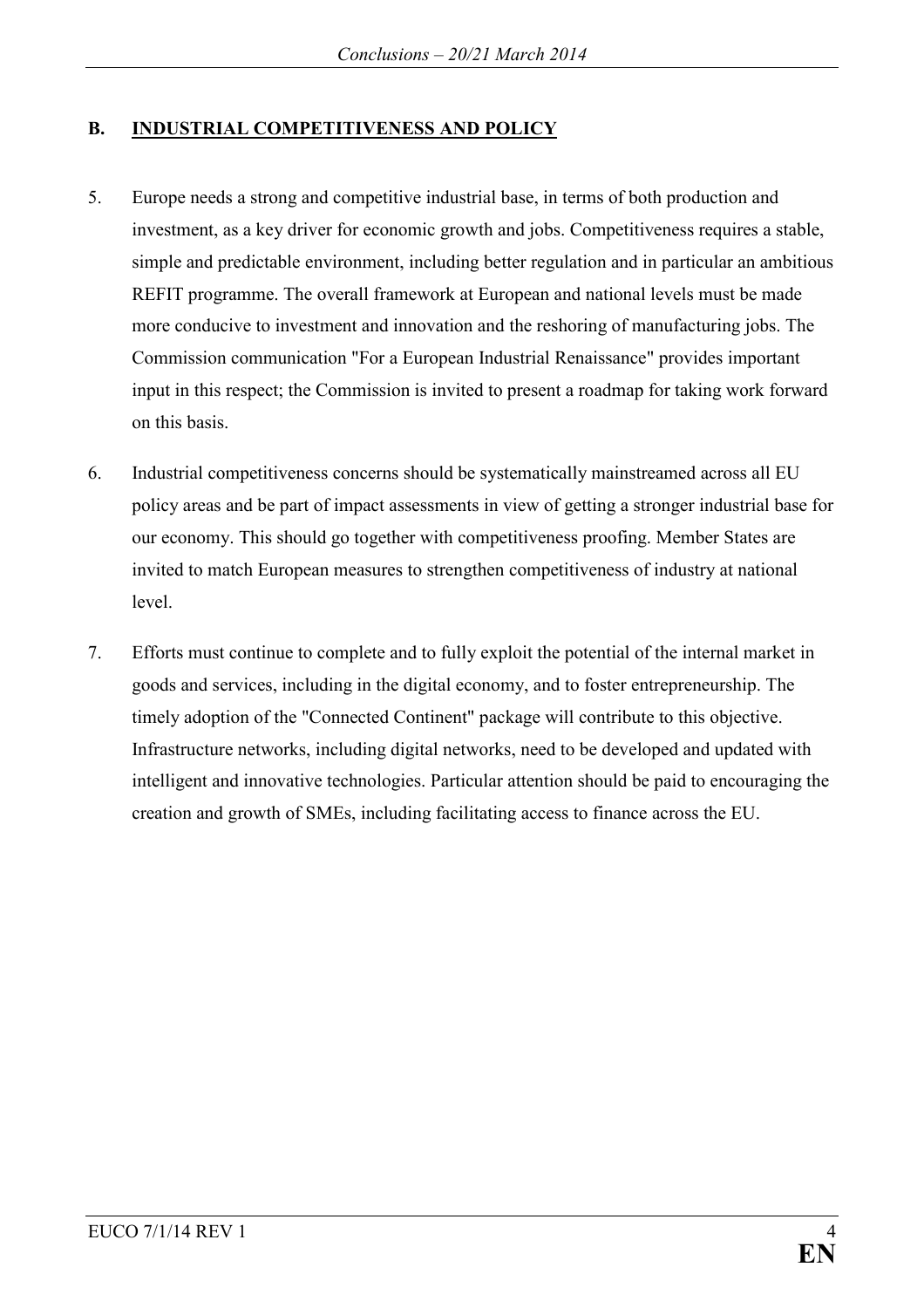8. Through its budget, the European Union contributes to industrial competitiveness. The best possible use should be made of EU instruments such as Horizon 2020, the Connecting Europe Facility, the European Structural and Investment Funds and COSME as well as market-based and other innovative financial instruments to support competitiveness and access of SMEs to finance.

In this context, smart specialisation should be promoted at all levels, including through the efficient use of public investment in research. This will facilitate contacts between firms and clusters and improve access to innovative technologies.

9. The competitiveness of European industry on international markets cannot be taken for granted. Efforts should continue to improve market access around the world by facilitating the integration of European companies in global value chains and promoting free, fair and open trade while asserting its interests, in a spirit of reciprocity and mutual benefit. The European Council calls on the European Investment Bank to further contribute to enhancing European companies' internationalisation and competitiveness. Taking forward an ambitious trade and investment agenda and promoting European and international standards and regulations, including the fight against counterfeiting, are important elements contributing to enhancing the EU's industrial competitiveness globally. This should help open markets, defend EU interests and actively promote a level playing field in third markets. Further action must also be pursued on ensuring access to core raw materials.

The European Council welcomes the Commission's plans to modernise the state aid rules which will enter into force in June 2014. In particular, it welcomes the Commission's intention to facilitate the implementation of wider EU policies and programmes, including EU Structural and Investment Funds by extending the scope of the General Block Exemption Regulation, while maintaining a level playing field among the Member States.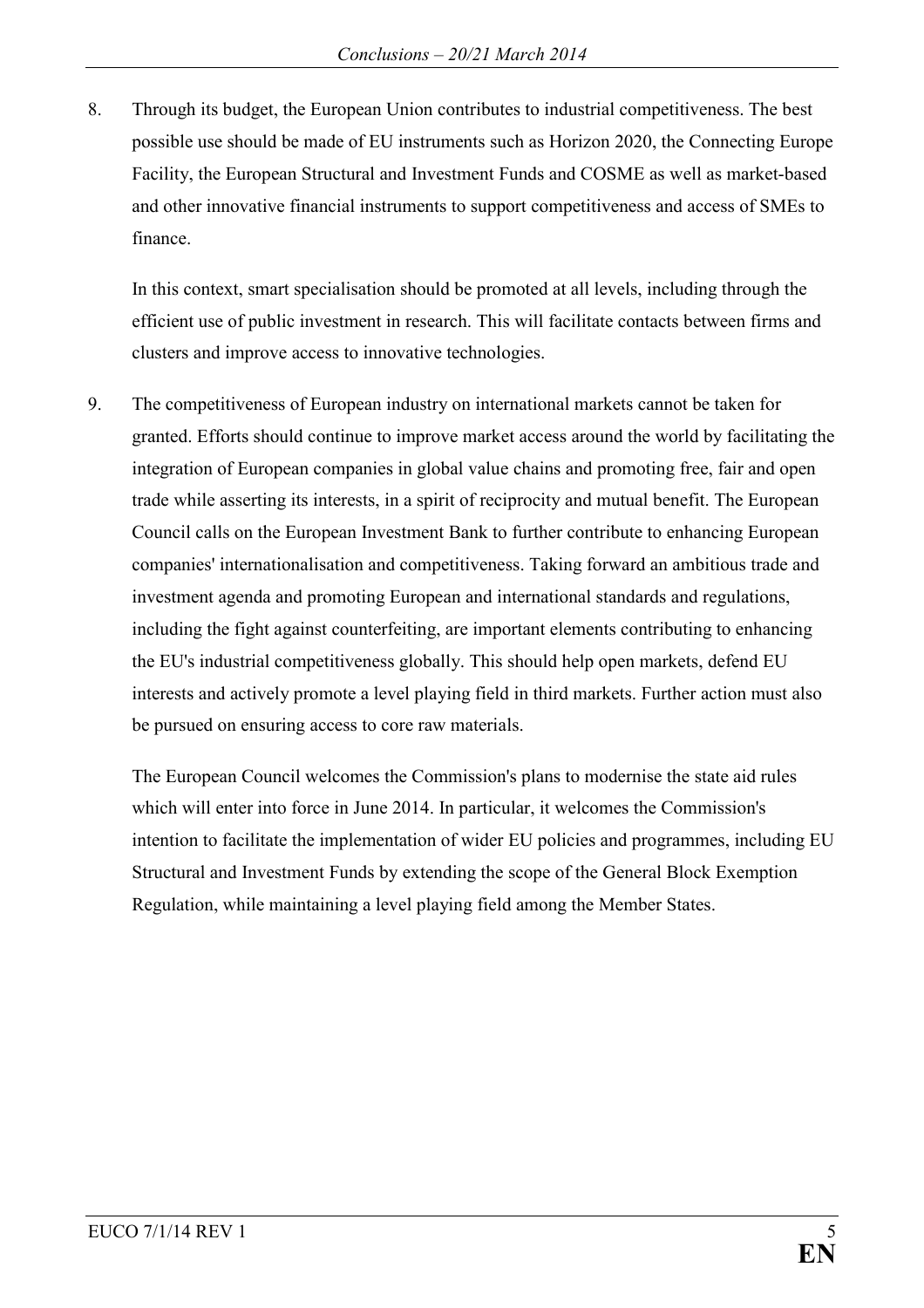- 10. Fostering the Union's industrial growth requires the right skills. The European Council urges the Commission and the Member States to address shortages in the area of science, technology, engineering and mathematics (STEM skills) as a matter of priority, with increased involvement of industry. Further efforts by the public and private sectors should be directed to promoting mobility, education and vocational training. All available instruments should be used to this end, such as the European Structural and Investment Funds (ESIF), the new generation of Erasmus +, the Grand Coalition for Digital Jobs, the European Alliance for Apprenticeships or the Youth Employment Initiative and the Youth Guarantee. Industry should be more involved in forecasting future skills needs.
- 11. Intellectual property and patenting are key drivers for growth and innovation. Despite its leading role in a number of technology industries, the European Union is lagging behind in patenting. The European Council therefore calls for enhancing support to these high-growth sectors, in order to preserve the European Union's technology lead. The concerned Parties should ratify, in accordance with their constitutional provisions, the agreement on the Unified Patent Court and make the necessary legal and administrative arrangements so that the EU patent regime can enter into force by the end of 2014.
- 12. The European Council recalls that key enabling technologies (KETs) are of crucial importance for industrial competitiveness. KETs of high industrial interest, such as batteries for electro-mobility, intelligent materials, high performance production and industrial bioprocesses, should be strengthened by swiftly identifying projects of European interest. Special attention should be paid to the role of cleantech as a cross-cutting element for enhancing the competitiveness of the European industry. The Commission is invited to report on how to promote cleantech through concrete actions in all relevant EU policies.
- 13. On the basis of the orientations set out above, the European Council invites the Council, the Commission and the Member States to continue work. The European Council will come back to these issues in the context of the Europe 2020 Strategy review in March 2015.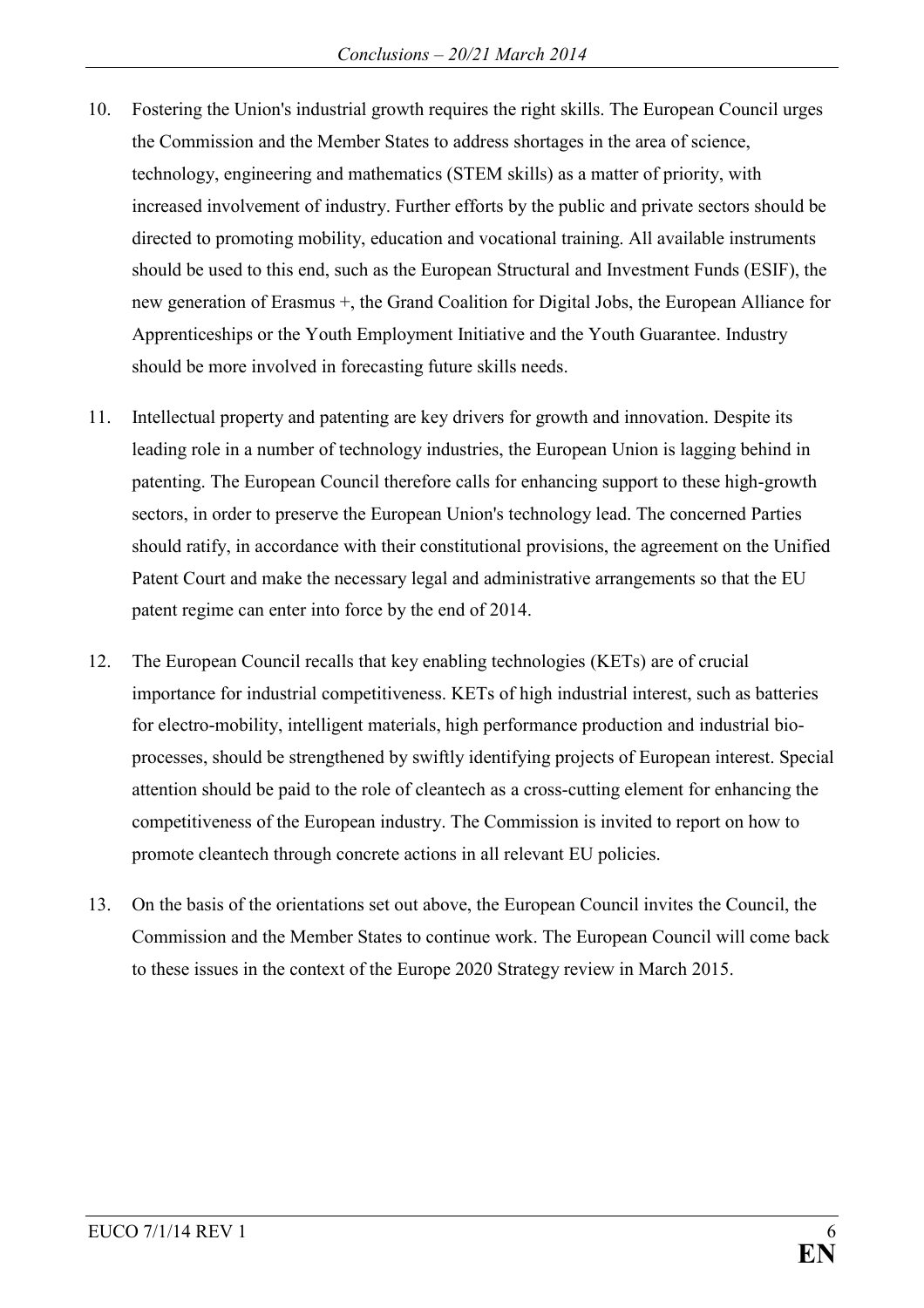14. A strong, resource-efficient and competitive European industrial base must be seen in relation to a coherent European climate and energy policy, including through addressing the issue of high energy costs, in particular for energy-intensive industries.

# **C.** CLIMATE AND ENERGY

- 15. A coherent European energy and climate policy must ensure affordable energy prices, industrial competitiveness, security of supply and achievement of our climate and environmental objectives. Substantial progress has been made towards the attainment of the EU targets for greenhouse gas emission reduction, renewable energy and energy efficiency, which need to be fully met by 2020.
- 16. Taking into account the timeline agreed in Warsaw for the conclusion of a global climate agreement at the 21st session of the Conference of the Parties in Paris in 2015, the European Council confirms that the European Union will submit its contribution at the latest by the first quarter of 2015, as should all major economies. In the light of the UN Climate Summit in September 2014 the specific EU target for 2030 for greenhouse gas emission reductions will be fully in line with the agreed ambitious EU objective for 2050. Such an agreed EU policy framework on greenhouse gas emissions, renewables and energy efficiency, to be elaborated on the basis of the Commission communication, will provide the necessary stability and predictability for its economic operators and confirm the EU's role globally.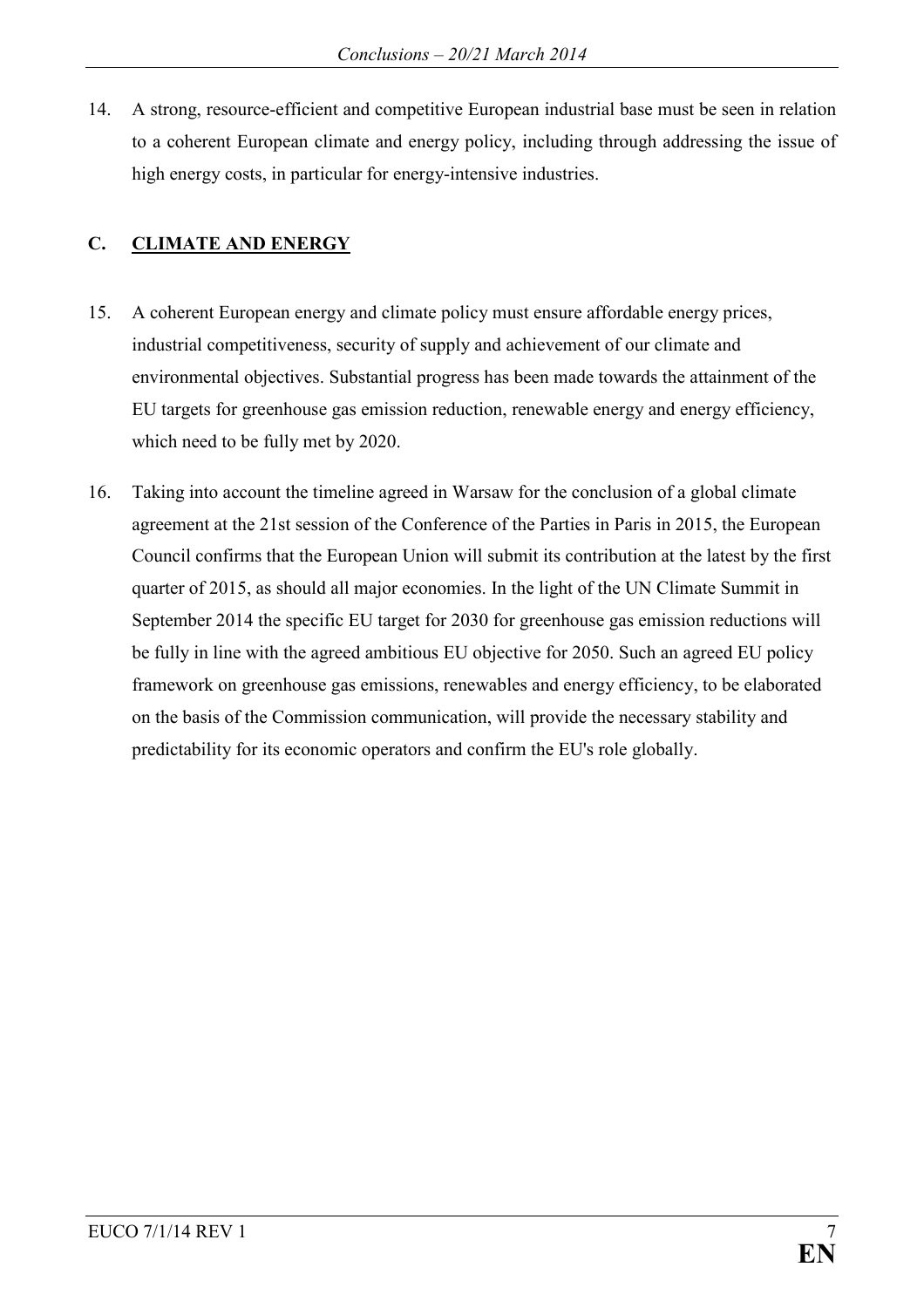- 17. The new framework should be based on the following principles:
	- further improve coherence between greenhouse gas emissions reduction, energy efficiency and the use of renewables and deliver the objectives for 2030 in a cost-effective manner, with a reformed Emissions Trading System playing a central role in this regard;
	- develop a supportive EU framework for advancing renewable energies and ensure international competitiveness;
	- ensure security of energy supply for households and businesses at affordable and competitive prices;
	- provide flexibility for the Member States as to how they deliver their commitments in order to reflect national circumstances and respect their freedom to determine their energy mix.
- 18. With a view to an early agreement on a new policy framework for energy and climate in the period 2020 to 2030, the European Council invites the Council and the Commission to continue work and rapidly develop the following elements:
	- analyse the implications for individual Member States of the Commission's proposals for EU-wide targets for emission reductions and renewable energy;
	- elaborate mechanisms which will result in an overall fair effort sharing and foster the modernisation of the energy sector;
	- develop measures to prevent potential carbon leakage and call for long-term planning security for industrial investment in order to ensure the competitiveness of Europe's energy-intensive industries;
	- review the Energy Efficiency Directive in a timely manner and develop an energy efficiency framework.

The European Council will take stock of progress made on these issues at its meeting in June, based inter alia on consultations with Member States, with a view to taking a final decision on the new policy framework as quickly as possible and no later than October 2014. The European Council asks its President and the European Commission to take the necessary steps to prepare this decision.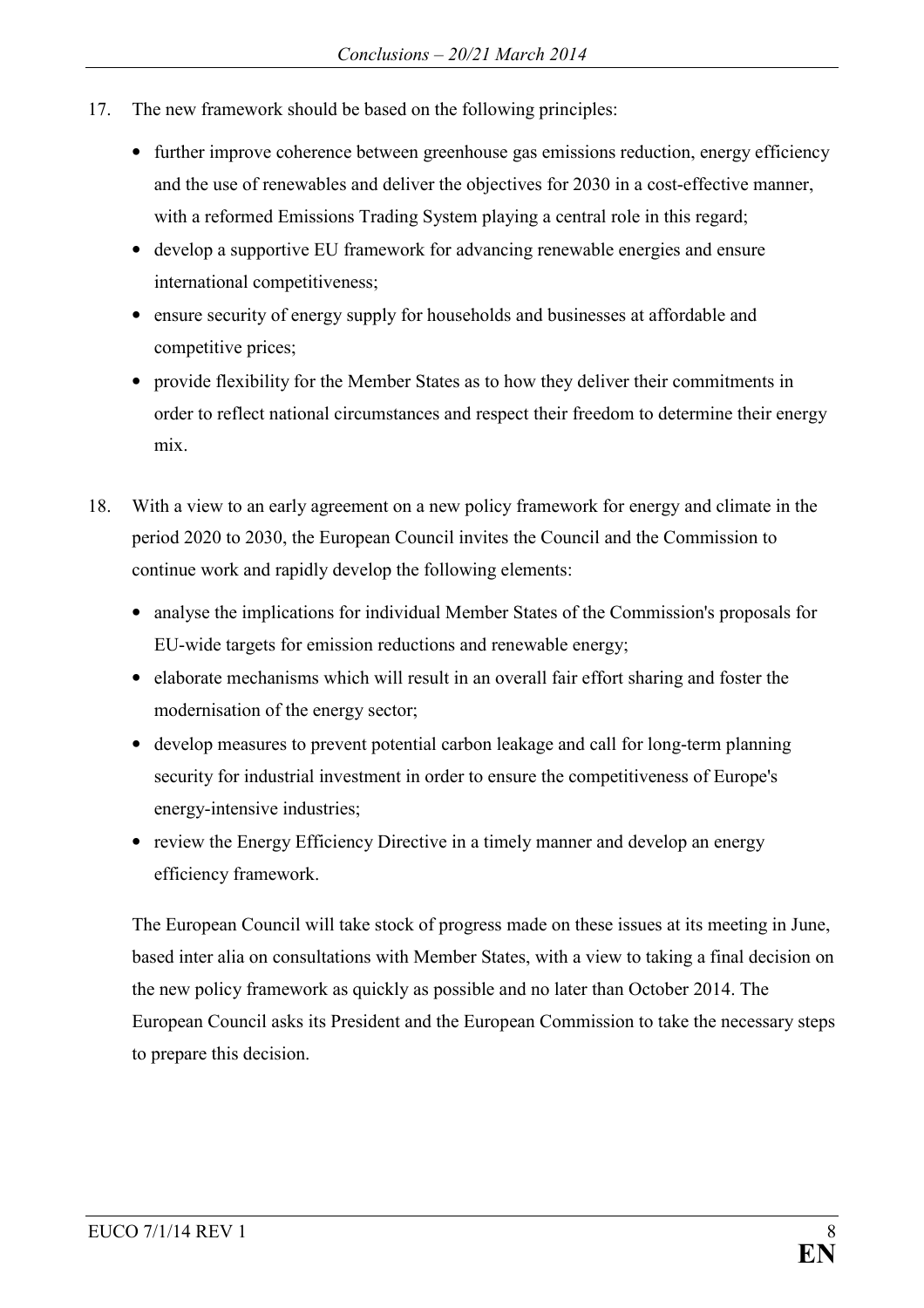- 19. The objectives of completing the internal energy market by 2014 and developing interconnections so as to put an end to any isolation of Member States from European gas and electricity networks by 2015 remain a priority. The European Council calls for speeding up efforts in particular as regards:
	- speedy implementation of all the measures to meet the target of achieving interconnection of at least 10 % of their installed electricity production capacity for all Member States. The European Council invites the Commission to propose by June specific interconnection objectives to be attained until 2030 with a view to taking a decision at the latest by October 2014. Special attention should be paid to improving interconnections with the more remote and/or less well connected parts of the single market, including through the improvement and creation of reverse flows, and integrating Member States into the European continental networks;
	- effective and consistent implementation of the Third Energy Package by all players in the European energy market;
	- effective application and enforcement of EU rules regarding market integration and energy efficiency, and striving for a level playing field for companies operating within the EU.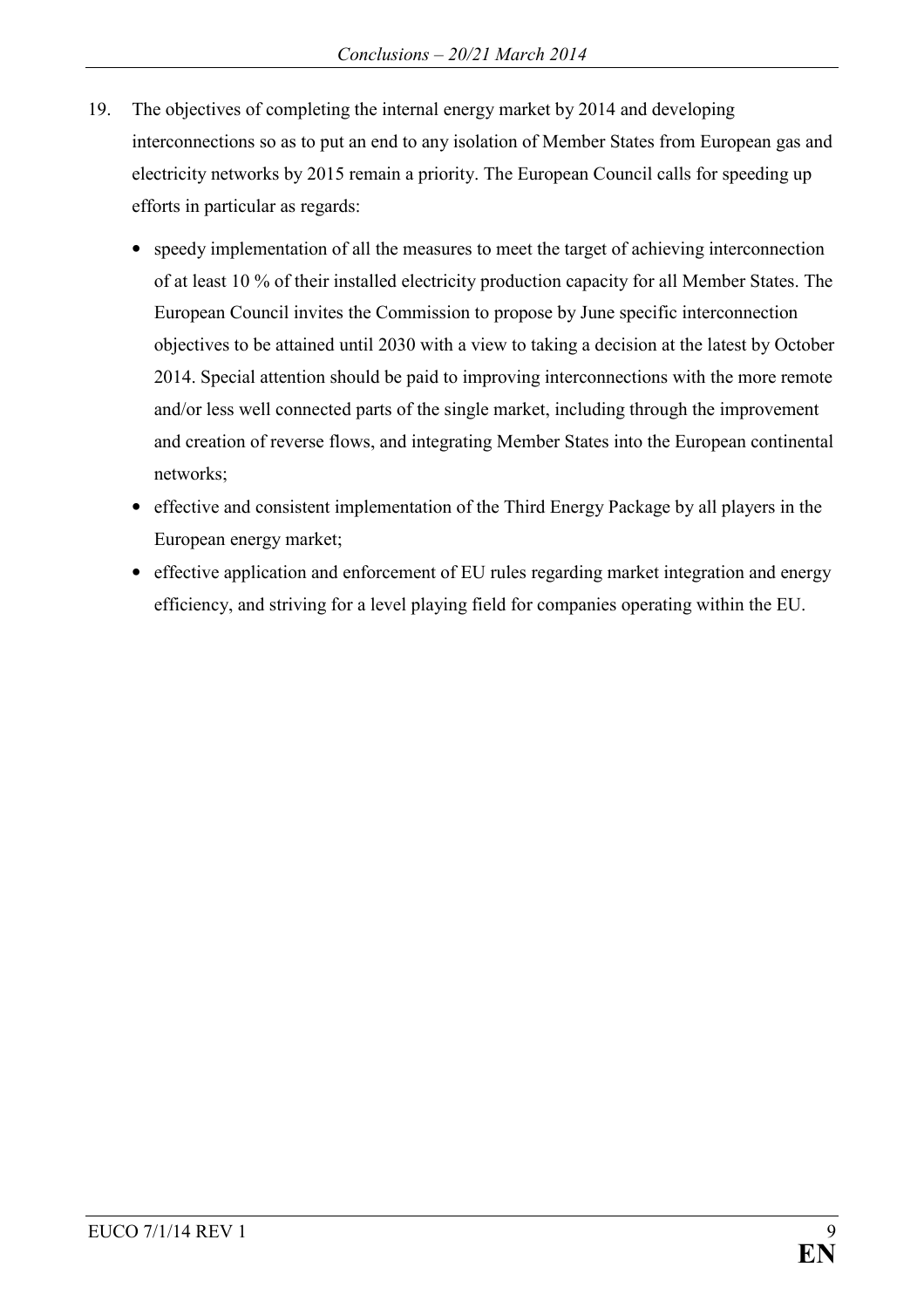- 20. Efforts to reduce Europe's high gas energy dependency rates should be intensified, especially for the most dependent Member States. Moderating energy demand through enhanced energy efficiency should be the first step which will also contribute to other energy and climate objectives. The European Council calls on the Commission to conduct an in-depth study of EU energy security and to present by June 2014 a comprehensive plan for the reduction of EU energy dependence. The plan should reflect the fact that the EU needs to accelerate further diversification of its energy supply, increase its bargaining power and energy efficiency, continue to develop renewable and other indigenous energy sources and coordinate the development of the infrastructure to support this diversification in a sustainable manner, including through the development of interconnections. Such interconnections should also include the Iberian peninsula and the Mediterranean area. Where relevant, interconnections should also be developed with third countries. Member States will show solidarity in case of sudden disruptions of energy supply in one or several Member States. In addition, further action should be taken to support the development of the Southern Corridor, including further spur routes through Eastern Europe, to examine ways to facilitate natural gas exports from North America to the EU and consider how this may best be reflected in TTIP, and increase the transparency of Intergovernmental Agreements in the field of energy.
- 21. In order to pursue the objectives set out above, implementation of relevant projects of common interest should be speeded up and available EU resources, including the CEF, and the EIB financing capacity, should be swiftly mobilised.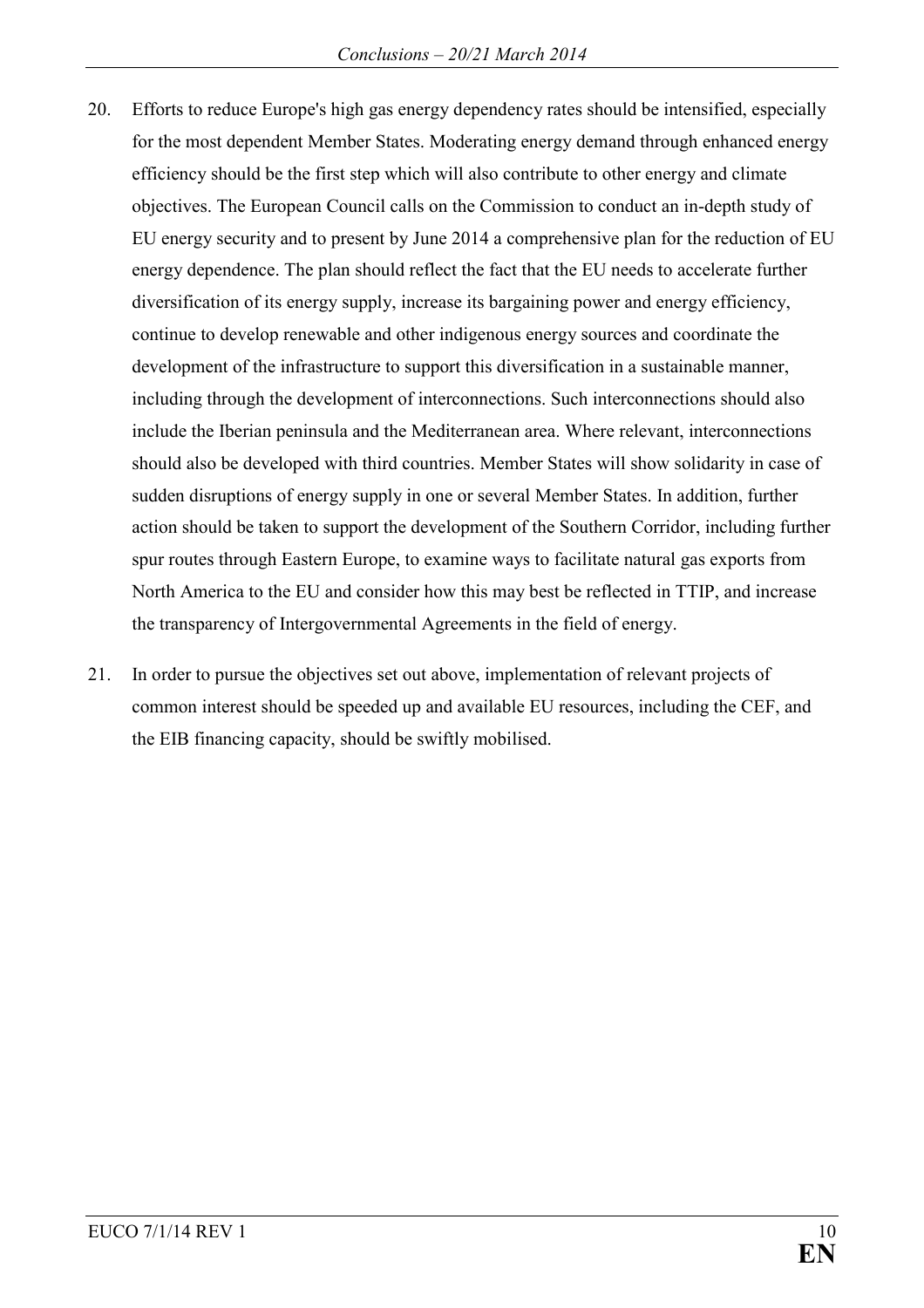- 22. In the light of the main cost drivers identified in the Commission communication, the European Council calls for sustained efforts to moderate the energy costs borne by energy end-users, in particular through:
	- a progressive evolution of support mechanisms for renewables to a more cost-effective and market-based system and more convergence of national support schemes beyond 2020;
	- sustained investment in energy efficiency and demand-side management all along the value chain and at the R&D stage;
	- fuller use of the electricity generation capacity available on the internal market rather than relying on national capacities alone, while recognizing the role of Member States in ensuring security of supply;
	- promotion of domestic resources and of competition on gas supply markets and addressing the issue of the contractual linkage of gas and oil prices.

All of this should be in compliance with State Aid rules and the rules of the internal market.

On the basis of the above measures, Member States will take the appropriate actions leading to cost reduction in the manner most suited to their specific circumstances. Coordination between Member States as well as across sectoral policies must be ensured in order to facilitate the achievement of EU level objectives.

23. In addition, the European Council calls on the Member States to further examine their different national practices on energy policy levies, tax components of prices and network costs, with the objective of minimising negative consequences for energy prices. Building on recent experience, Member States will continue to regularly exchange information on major national energy decisions which have a possible impact on other Member States, while fully respecting national choices of energy mix.

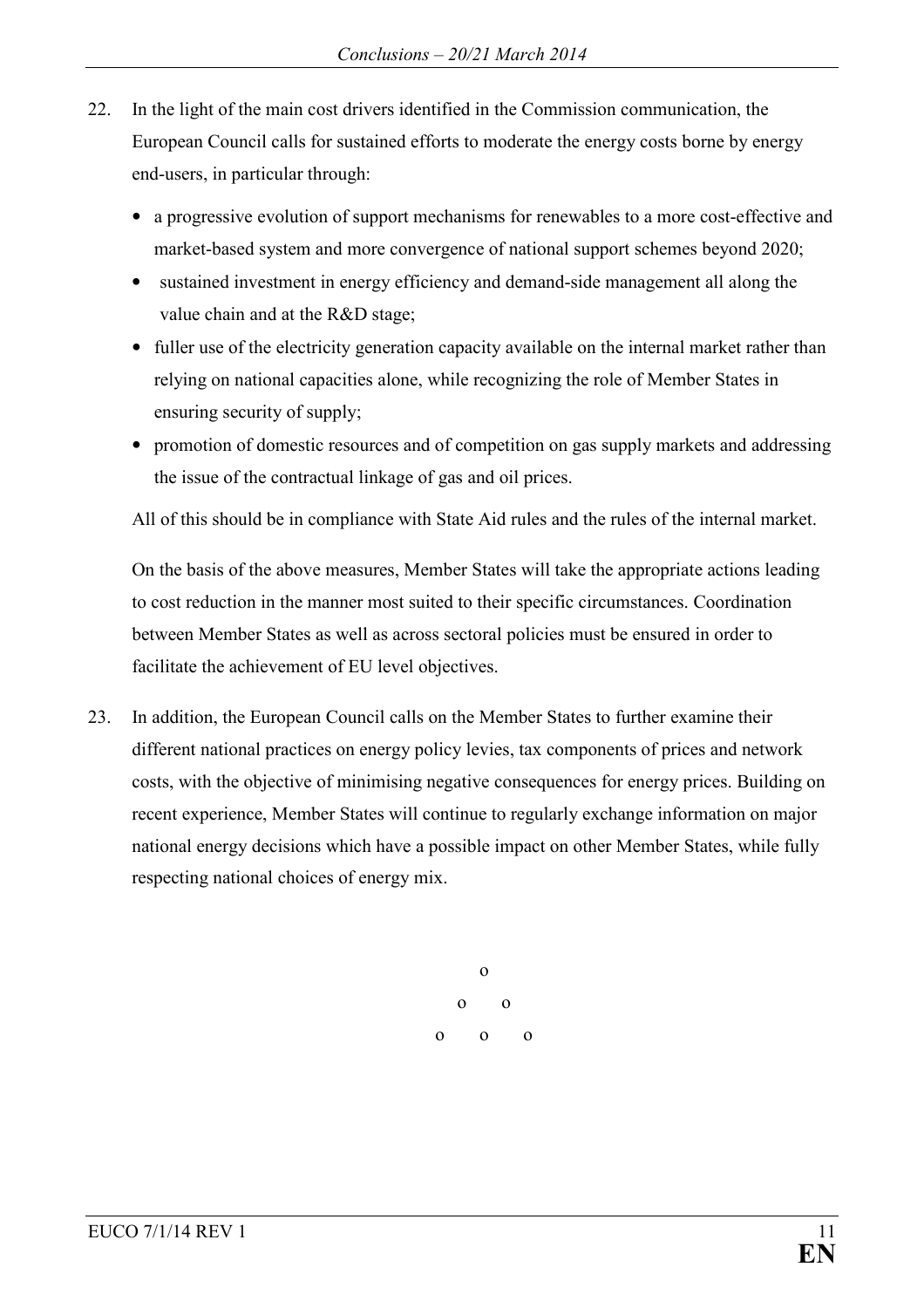## **CYPRUS**

24. The European Council welcomes the resumption of fully fledged settlement negotiations based on the 11 February Joint Declaration with the aim to reunite Cyprus. The European Council supports a comprehensive and viable settlement of the Cyprus problem within the UN framework, in accordance with relevant UN Security Council resolutions and in line with the principles on which the European Union is founded. The European Council underlines that the division of Cyprus has endured for too long and emphasises the importance of maintaining the momentum. The European Council stands ready to play its part in supporting the negotiations. Reunification of Cyprus would be to the benefit of all the Cypriot people and in this respect the European Council supports any confidence building measures agreed by the two parties which could contribute decisively to creating a climate of mutual trust and give impetus to the negotiation process.

# **II. EXTERAL RELATIOS**

### **Ukraine**

- 25. The European Union supports the Ukrainian people and their right to choose their own future. The European Union stands by the Ukrainian government in its efforts to stabilise Ukraine and undertake reforms. In this context the European Union will pursue further efforts with the international community to assist Ukraine.
- 26. The European Union, its Member States and Ukraine will sign the political provisions of the Association Agreement. The European Union and its Member States are committed to sign the remainder of the Association Agreement and Deep and Comprehensive Free Trade Area, which together with the political provisions constitute a single instrument. The European Council agrees that the first meeting in the political dialogue as envisaged under the Agreement should take place in April. The European Council urges the Council and the European Parliament to swiftly adopt the proposal for temporarily removing customs duties, so called Autonomous Trade measures, on Ukrainian exports to the European Union.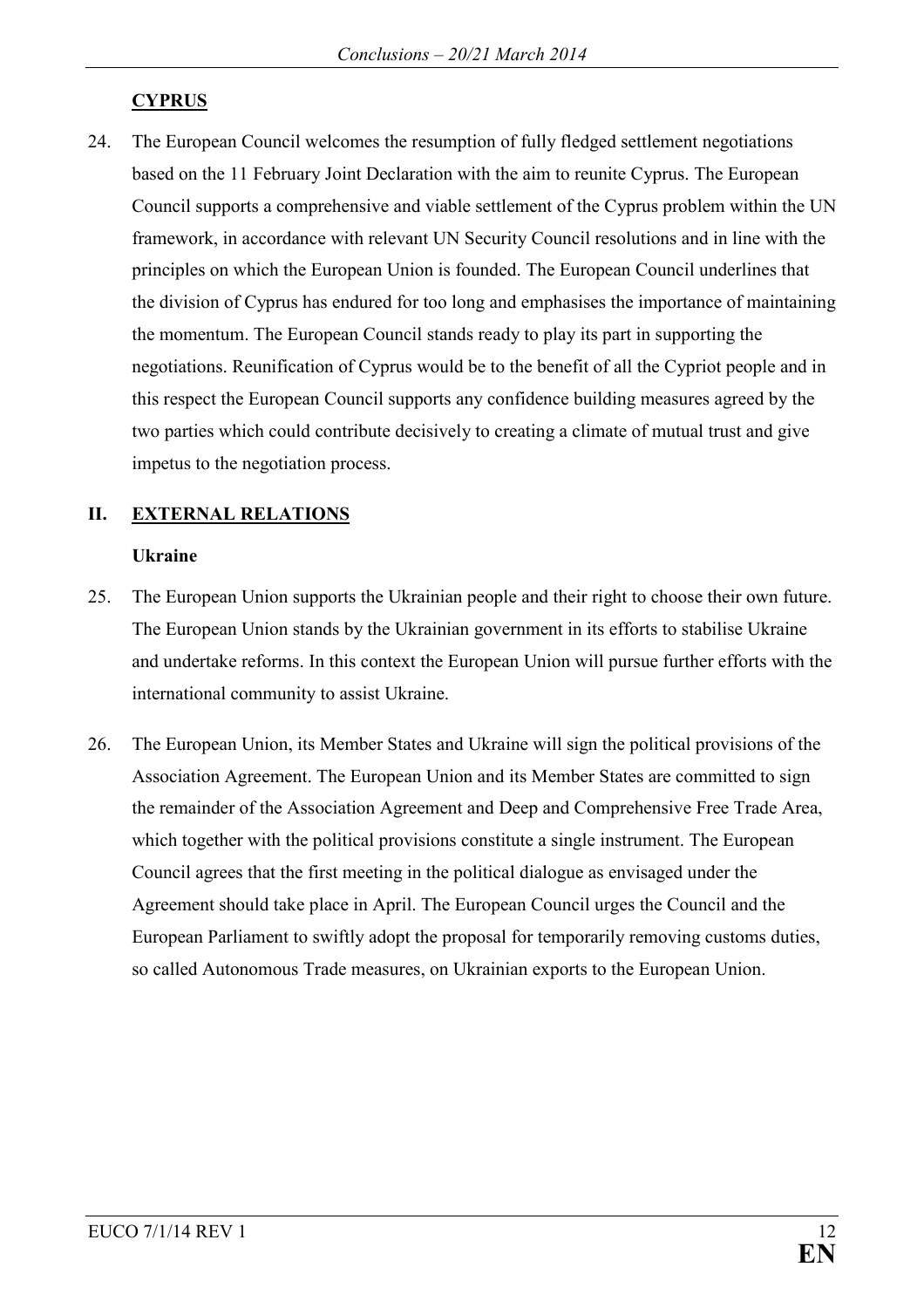- 27. Restoring macroeconomic stability in Ukraine is an immediate priority. The Ukrainian government needs to embark swiftly on an ambitious programme of structural reforms, including the fight against corruption and enhancing transparency of all fiscal operations. The European Council urges the Council to rapidly agree on macro-financial assistance and underlines that an agreement with the IMF is critical to enable this assistance. EU Member States agree to coordinate their positions in the IMF regarding the conditions for assistance to Ukraine. The European Council welcomes the establishment of a focal point for coordination of efforts which should underpin the structural transition in Ukraine with participation of the international community and international financial institutions.
- 28. The European Union commends the measured response shown so far by Ukraine. The European Council welcomes the Ukrainian government's commitment to ensure the representative nature and inclusiveness of governmental structures, reflecting regional diversity, to ensure the full protection of the rights of persons belonging to national minorities, to undertake constitutional reform, to investigate all human rights violations and acts of violence and to fight extremism. In this context the European Union encourages the government of Ukraine to ensure that the Presidential election on 25 May will be free and fair.
- 29. The European Union remains committed to uphold the sovereignty and territorial integrity of Ukraine. The European Council does not recognise the illegal referendum in Crimea, which is in clear violation of the Ukrainian Constitution. It strongly condemns the illegal annexation of Crimea and Sevastopol to the Russian Federation and will not recognise it. The European Council asks the Commission to evaluate the legal consequences of the annexation of Crimea and to propose economic, trade and financial restrictions regarding Crimea for rapid implementation.
- 30. In the light of this and in the absence of any steps towards de-escalation the European Council agrees to expand the list of individuals to be subject to visa ban and asset freeze. The European Council decides to cancel the next EU-Russia Summit and notes that Member States will not hold bilateral regular summits for the time being. In addition, the European Council and the Member States support the upcoming G7 countries' meeting in The Hague. They also support the suspension of negotiations over Russia's joining the OECD and IEA.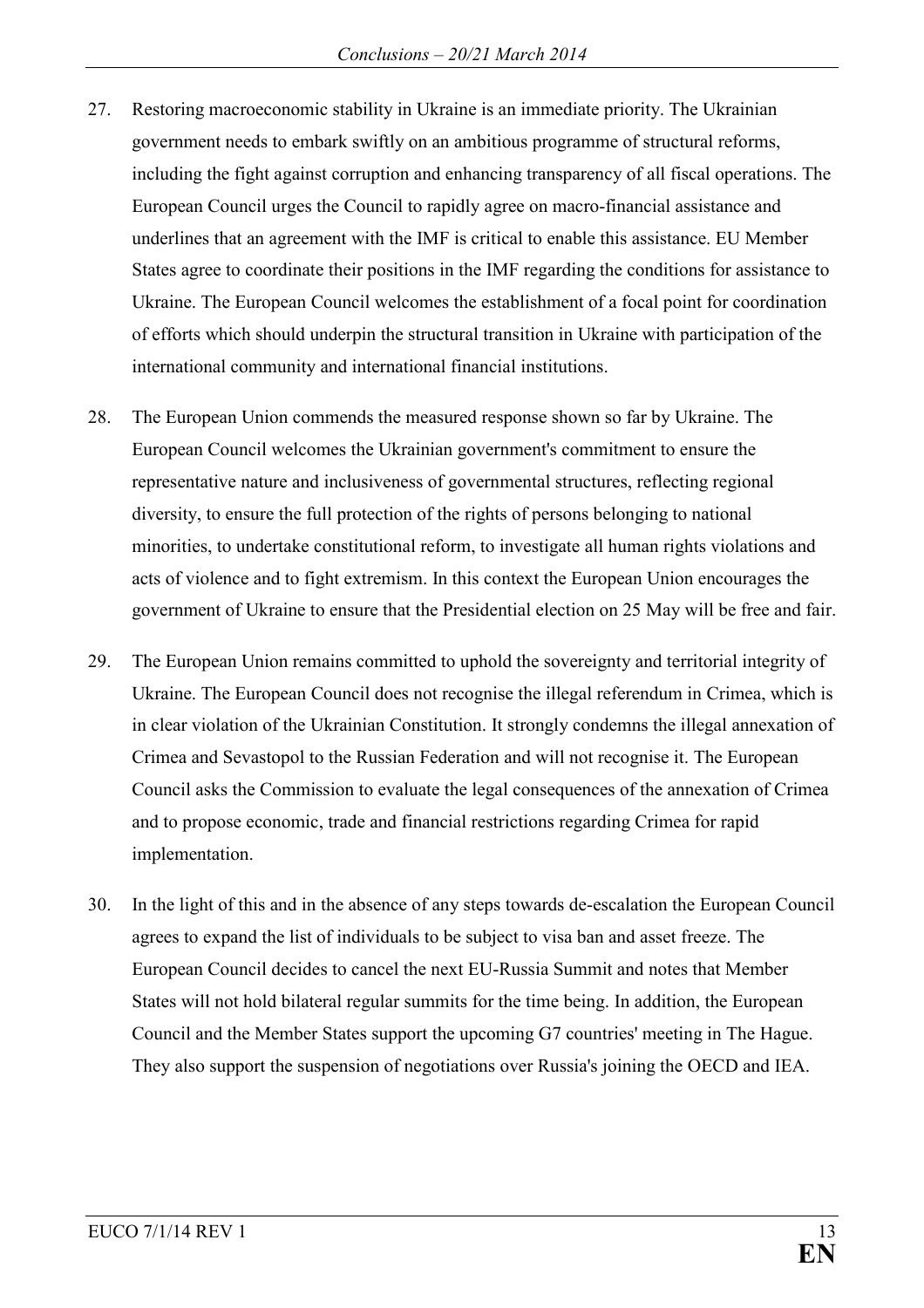- 31. The European Council firmly believes that there is no place for the use of force and coercion to change borders in Europe in the 21st century. The Russian actions are in clear breach of the Helsinki process, which in the past 40 years has contributed to overcoming divisions in Europe and building a peaceful and united continent. The European Council deplores that Russia has still not taken steps to de-escalate the crisis and that negotiations between Ukraine and the Russian Federation have still not started. It urges that an agreement be promptly reached on an OSCE mission to be deployed in Ukraine as soon as possible, in order to help stabilise the situation. In that context, the European Council asks the High Representative to urgently draw up plans for an EU contribution to facilitate the work of the OSCE mission. In the absence of an agreement in the coming days on a credible OSCE mission, the EU will draw up an EU mission.
- 32. The European Union has a special responsibility for peace and stability in Europe. It will remain at the forefront of efforts to facilitate and engage in a meaningful dialogue involving Ukraine and Russia, including through the establishment of a multilateral mechanism, with a view to finding a political solution.
- 33. The European Council recalls that any further steps by the Russian Federation to destabilise the situation in Ukraine would lead to additional and far reaching consequences for relations in a broad range of economic areas between the European Union and its Member States, on the one hand, and the Russian Federation, on the other hand. In this respect, the European Council asks the Commission and the Member States to prepare possible targeted measures.
- 34. The European Union reconfirms its objective to further strengthen the political association and economic integration with Georgia and the Republic of Moldova. We confirm our aim to sign the Association Agreements, including the Deep and Comprehensive Free Trade Areas, which we initialled in Vilnius last November, no later than June 2014.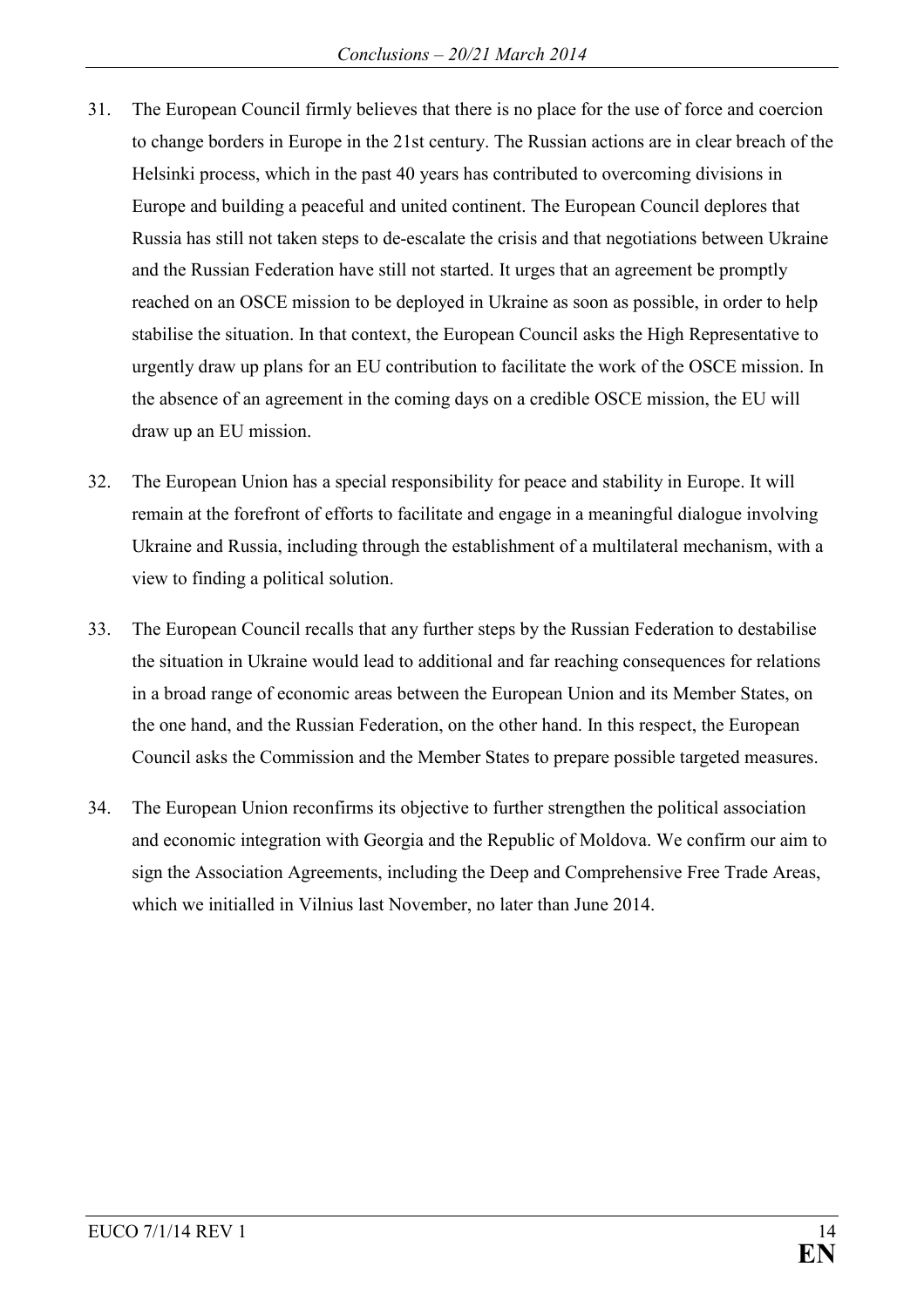### **EU-Africa relations**

- 35. Ahead of the 4th EU-Africa Summit on 2 and 3 April 2014, the European Union remains committed to building a partnership of equals with Africa and strengthening relations in all relevant areas in response to the growing interdependence between the European Union and Africa. The European Council expresses the EU's willingness to further cooperate with its African partners in promoting trade and development, democracy and good governance, the rule of law and human rights. It also underlines the importance to address migration and mobility, including irregular migration and the fight against smuggling of migrants and trafficking of human beings, in a spirit of shared responsibility between countries of transit, origin and destination.
- 36. The European Council emphasises in particular that continued international support for African partners in the area of security remains crucial and encourages other donors to participate in burden-sharing. Therefore, the European Union will continue to provide operational support through its civilian crisis management missions and military operations, at the request of individual countries and in close cooperation with other regional and international actors. In this context, it underlines the urgency of mobilising financial and operational support for the African-led International Support Mission to the Central African Republic (MISCA) and reaffirms the Union's commitment to deploy its operation EUFOR RCA in the coming weeks.
- 37. The European Union will also consider ways and means to support African initiatives for capacity-building, which will strengthen the African Peace and Security Architecture and enable African partners to prevent conflicts and address crises effectively and rapidly. The European Council encourages further work at EU level to enhance support for African capacity development in a comprehensive and systematic way encompassing advice, mentoring, training and equipment. The European Council invites the High Representative to make further proposals in this regard, including on a possible clearing house on the provision of equipment to support training provided by the EU.